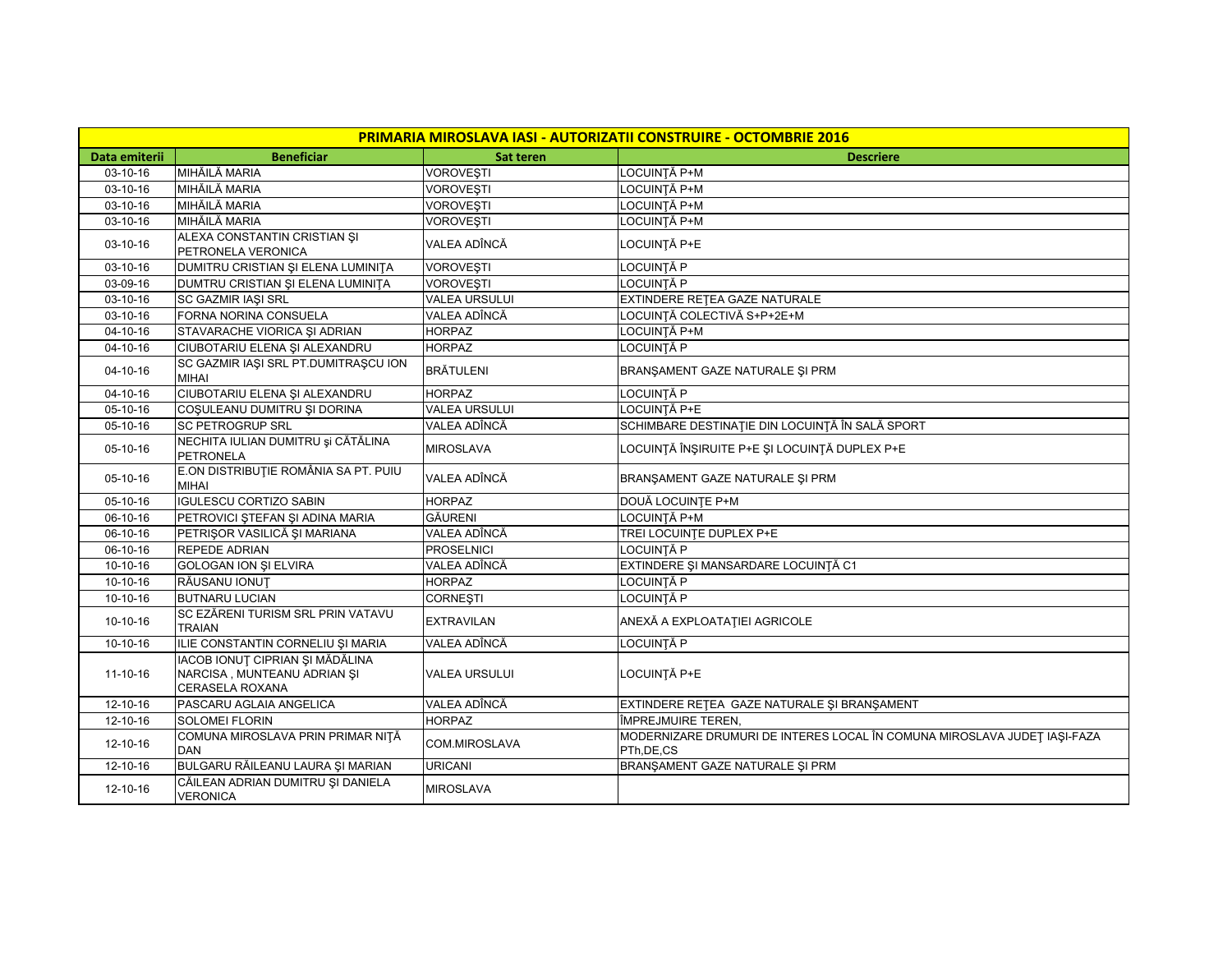| 17-10-16                  | SC ALGINA ELECTRIC SRL                                                                 | VALEA ADÎNCĂ         | DEMOLARE MAGAZIN C1, ANEXE C4, C5                                                                                                                                                 |
|---------------------------|----------------------------------------------------------------------------------------|----------------------|-----------------------------------------------------------------------------------------------------------------------------------------------------------------------------------|
| 17-10-16                  | SC GAZMIR IASI SRL PT. TASCĂ PETRU SI<br>LENA ASPAZIA                                  | <b>MIROSLAVA</b>     | BRANŞAMENT GAZE NATURALE ŞI PRM                                                                                                                                                   |
| 17-10-16                  | SC GAZMIR IAȘI SRL PT. ENACHE IONEL                                                    | <b>DANCAŞ</b>        | BRANŞAMENT GAZE NATURALE ŞI PRM                                                                                                                                                   |
| 17-10-16                  | SC TERMO SANITAL COMPANY SRL PT.<br>BUICEAG ANDREI LEONARD ȘI MONICA<br>LOREDANA       | HORPAZ               | EXTINDERE CONDUCTĂ, BRANȘAMENTE GAZE NATURALE                                                                                                                                     |
| 17-10-16                  | SC GAZMIR IAȘI SRL PT. BURGHELEA<br><b>GIORGETA ȘI GHEORGHE</b>                        | <b>VOROVEȘTI</b>     | BRANŞAMENT GAZE NATURALE ŞI PRM                                                                                                                                                   |
| 17-10-16                  | SC GAZMIR IAŞI SRL PT.APOSTOL TOADER                                                   | <b>BRÄTULENI</b>     | BRANŞAMENT GAZE NATURALE ŞI PRM                                                                                                                                                   |
| 17-10-16                  | GUGEANU LIVIU ȘI ELENA CRISTINA                                                        | <b>MIROSLAVA</b>     | LOCUINTĂ BECI+ P+E                                                                                                                                                                |
| 17-10-16                  | STAVARACHE VIORICA ȘI ADRIAN                                                           | <b>HORPAZ</b>        | LOCUINTĂ P                                                                                                                                                                        |
| 17-10-16                  | SC GAZMIR IAȘI SRL PT.CIOBANU DOREL ȘI<br><b>MIOARA</b>                                | <b>MIROSLAVA</b>     | BRANSAMENT GAZE NATURALE SI PRM                                                                                                                                                   |
| 17-10-16                  | COJOCARIU OVIDIU CONSTANTIN ȘI RODICA VALEA ADÎNCĂ                                     |                      | LOCUINTĂ S+P+E                                                                                                                                                                    |
| 17-10-16                  | GRIGOROVICI LEONARD ȘI MIHAELA                                                         | <b>HORPAZ</b>        | LOCUINTĂ P                                                                                                                                                                        |
| 17-10-16                  | TOMA IOAN ȘI ANA                                                                       | <b>BALCIU</b>        | LOCUINTĂ P+E                                                                                                                                                                      |
| 17-10-16                  | VAPIROVSCHI IOAN ȘI ANA GABRIELA                                                       | <b>VALEA URSULUI</b> | LOCUINTĂ P                                                                                                                                                                        |
| 18-10-16                  | BORHAN ADRIAN ȘI GEORGIANA                                                             | VALEA ADÎNCĂ         | LOCUINȚĂ D+P+M                                                                                                                                                                    |
| 18-10-16                  | PANȚIRU ROMICĂ ȘI PETRONELA                                                            | <b>PROSELNICI</b>    | DEMOLARE CORP C1                                                                                                                                                                  |
| 18-10-16                  | STOIAN ALINA TAMARA                                                                    | VALEA ADÎNCĂ         | LOCUINȚĂ DUPLEX S+P+E                                                                                                                                                             |
| 19-10-16                  | ASAFTEI CĂTĂLIN                                                                        | VALEA ADÎNCĂ         | <b>GARAJ P</b>                                                                                                                                                                    |
| 19-10-16                  | ANASTASIEI IULIAN ȘI RODICA, ANASTASIEI<br>LOREDANA TATIANA                            | <b>MIROSLAVA</b>     | BRANŞAMENT GAZE NATURALE ŞI PRM                                                                                                                                                   |
| $\overline{19} - 10 - 16$ | HRISCU CONSTANTIN ȘI MARIA                                                             | <b>URICANI</b>       | INTRARE ÎN LEGALITATE LOCUINȚĂ P                                                                                                                                                  |
| 20-10-16                  | SC NEPTUN STREET SRL PRIN SC APOPI &<br><b>BLUMEN SRL</b>                              | <b>CORNEȘTI</b>      | EXTINDERE RETEA GAZE NATURALE ȘI BRANȘAMENT                                                                                                                                       |
| 20-10-16                  | GAŞPAR GINA GABRIELA                                                                   | <b>MIROSLAVA</b>     | LOCUINTĂ P                                                                                                                                                                        |
| 20-10-16                  | STAVARACHE GABRIEL BOGDAN SI<br><b>ROXANA</b>                                          | VALEA ADÎNCĂ         | LOCUINȚĂ DUPLEX P+E                                                                                                                                                               |
| 24-10-16                  | COMUNA MIROSLAVA PRIN PRIMAR NITĂ<br><b>DAN</b>                                        | <b>BALCIU</b>        | GARAJ, RACORDURI UTILITĂȚI,ÎMPREJMUIRE TEREN                                                                                                                                      |
| 24-10-16                  | SC E.ON DISTRIBUTIE ROMANIA SA<br>PT.VASILACHE GHEORGHITĂ IULIAN ȘI<br><b>NICOLETA</b> | <b>URICANI</b>       | EXTINDERE REȚEA ELECTRICĂ ȘI BRANȘAMENT                                                                                                                                           |
| 24-10-16                  | SC GAZMIR IAȘI SRL PT.BURSUC NECULAI<br><b>SI LILIANA</b>                              | <b>VOROVESTI</b>     | BRANSAMENT GAZE NATURALE SI PRM                                                                                                                                                   |
| 24-10-16                  | SC GAZMIR IAŞI SRL PT.GLISA ZÂNICA ŞI<br><b>GOGU RODICA</b>                            | <b>CIURBESTI</b>     | BRANŞAMENT GAZE NATURALE ŞI PRM                                                                                                                                                   |
| 24-10-16                  | SC GAZMIR IAȘI SRL PT.CUCUTEANU<br>CIPRIAN ȘI CLAUDIA                                  | <b>VALEA URSULUI</b> | BRANSAMENT GAZE NATURALE SI PRM                                                                                                                                                   |
| 24-10-16                  | COMUNA MIROSLAVA PRIN PRIMAR NITĂ<br><b>DAN</b>                                        | <b>MIROSLAVA</b>     | MODRNIZARE ȘI REABILITARE CORPURI P+E CLĂDIRE ȘCOALA MICĂ ȘI ȘCOALA MARE DIN<br>CADRUL GRUPULUI SCOLAR AGRICOL MIHAIL KOGĂLNICEANU SAT MIROSLAVA COMUNA<br>MIROSLAVA JUDEȚUL IAȘI |